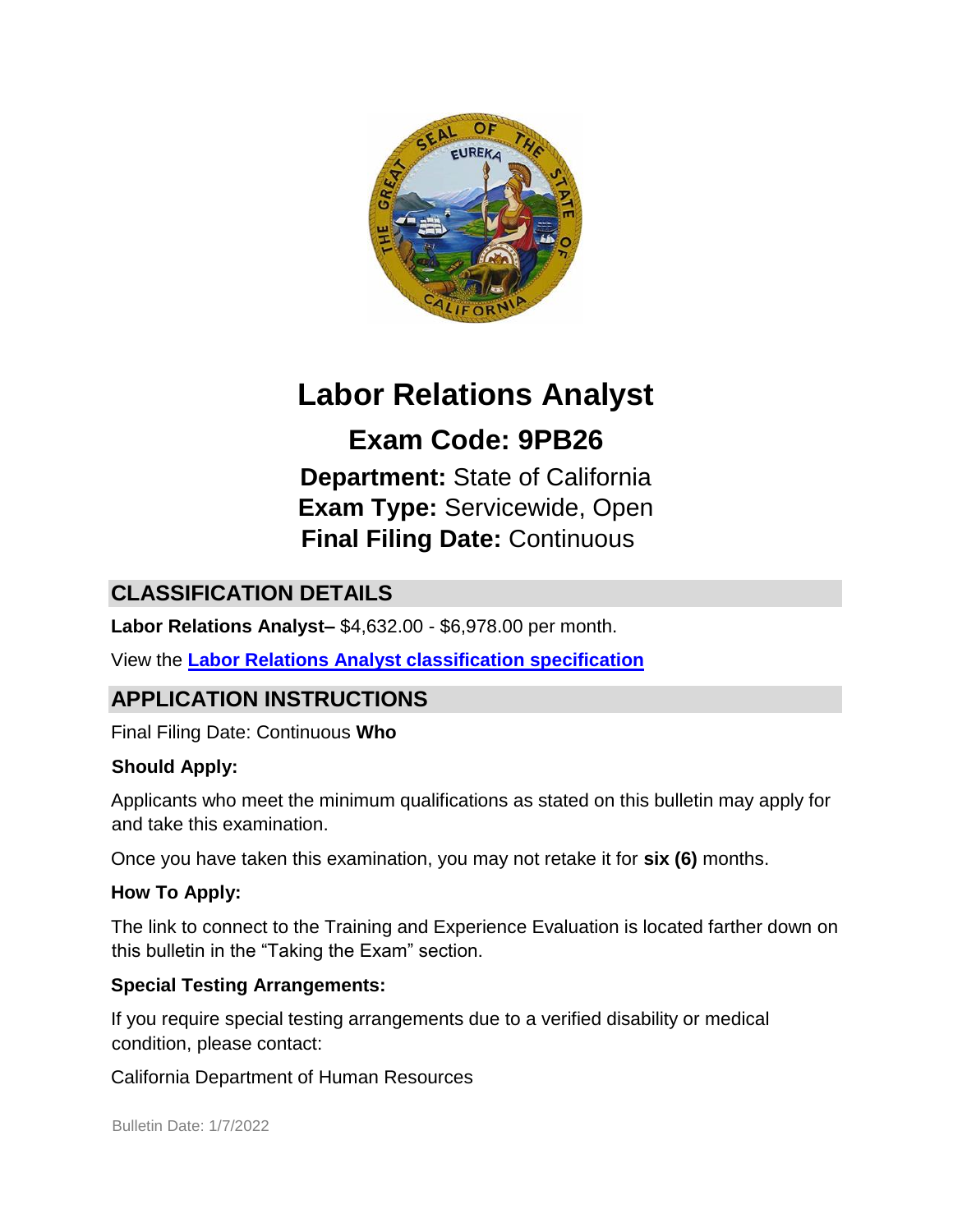CalCareer Service Center 1810 16<sup>th</sup> Street Sacramento, CA 95814

Phone: (866) 844-8671 Email: CalCareer@CalHR.CA.GOV

California Relay Service: 7-1-1 (TTY and voice)

TTY is a Telecommunications Device for the Deaf, and is reachable only from phones equipped with a TTY Device

## **MINIMUM QUALIFICATIONS**

All applicants must meet the education and/or experience requirements as stated on this exam bulletin to be accepted into the examination. Part-time or full-time jobs, regardless of whether paid or volunteer positions, and inside or outside California state service will count toward experience.

#### **Labor Relations Analyst**

#### **Either I**

Education: Equivalent to graduation from a recognized four-year accredited college or university with a Bachelor's Degree in Business Administration, Human Resources/Organizational Management, Industrial/Labor Relations, Labor Studies, Law, Political Science, Public Administration, Industrial and Organizational Psychology, or other closely related field. (Registration as a senior in a recognized college/university will admit applicants to the examination, but they must provide evidence of graduation or its equivalent before they can be considered eligible for appointment.) Or One year of experience in the California state service performing the duties of a Staff Services Analyst, Range B. (Persons applying experience toward this Pattern must have had the equivalent of a full-time assignment in the California state service performing specialized employer-employee relations duties for State departments and agencies.) (Applicants who have completed six months of service performing the duties as specified above will be admitted to the examination, but they must satisfactorily complete one year of this experience before they can be eligible for appointment.)

#### **Or II**

One year of experience acquired in one or a combination of the following types of employer-employee relations work: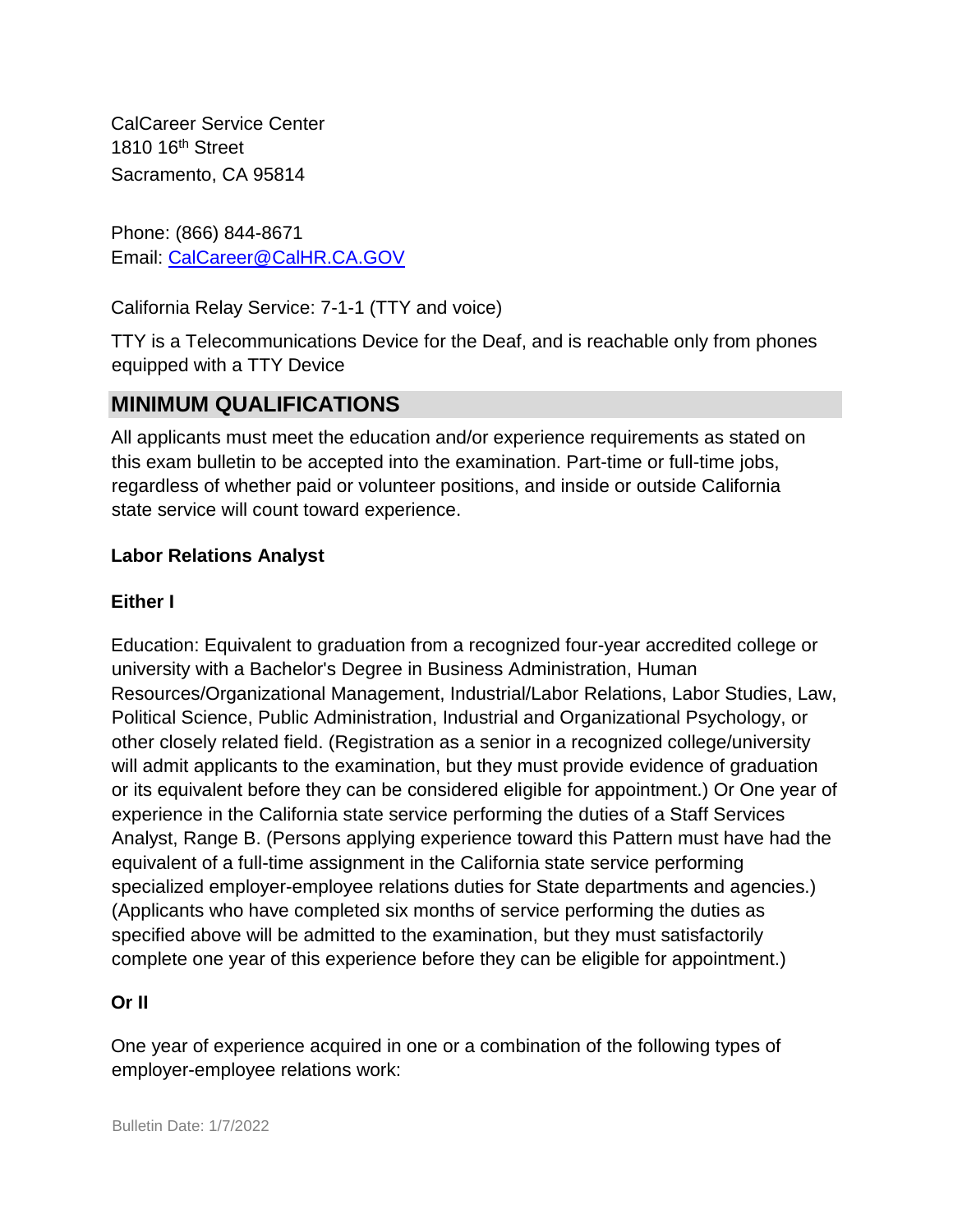- 1. Labor relations research in unit determination, election certification procedures, preparation for negotiations, fact-finding, or grievance arbitration; or
- 2. Resolution of grievances arising under labor agreements; or
- 3. Negotiations or preparation of labor agreements; or
- 4. Consultation, meet and confer, and resolution of conflict in public sector employeremployee relations; or
- 5. Conciliation, mediation, or arbitration of labor disputes; or
- 6. Administration and/or the investigation and settlement of violation complaints in regard to State or Federal labor management relations laws.

#### **And**

**Education:** Equivalent to graduation from a recognized four-year accredited college or university. (Qualifying experience may be substituted for the required education on a year-for-year basis.)

## **POSITION DESCRIPTION**

#### **POSITION DESCRIPTION Labor Relations Analyst**

The Labor Relations Analysts, Range A, is the entry level through first working level of professional labor relations work. At Range A, incumbents are directly supervised and the assignments are primarily structured, standard, and recurring. Duties and responsibilities require research, analysis, and the use of independent judgment and discretion to interpret and apply statutes, regulations, policies, and procedures in the field of labor relations. The scope and effect of work generally involve less complex and less controversial labor relations issues.

## **EXAMINATION SCOPE**

This examination consists of the following components:

**Training and Experience Evaluation –** Weighted 100% of the final score.

The examination will consists solely of a **Training and Experience Evaluation.** To obtain a position on the eligible list, a minimum score of 70% must be received. Applicants will receive their score upon completion of the Training and Experience Evaluation process.

In addition to evaluating applicants' relative knowledge, skills, and ability, as demonstrated by quality and breadth of education and/or experience, emphasis in each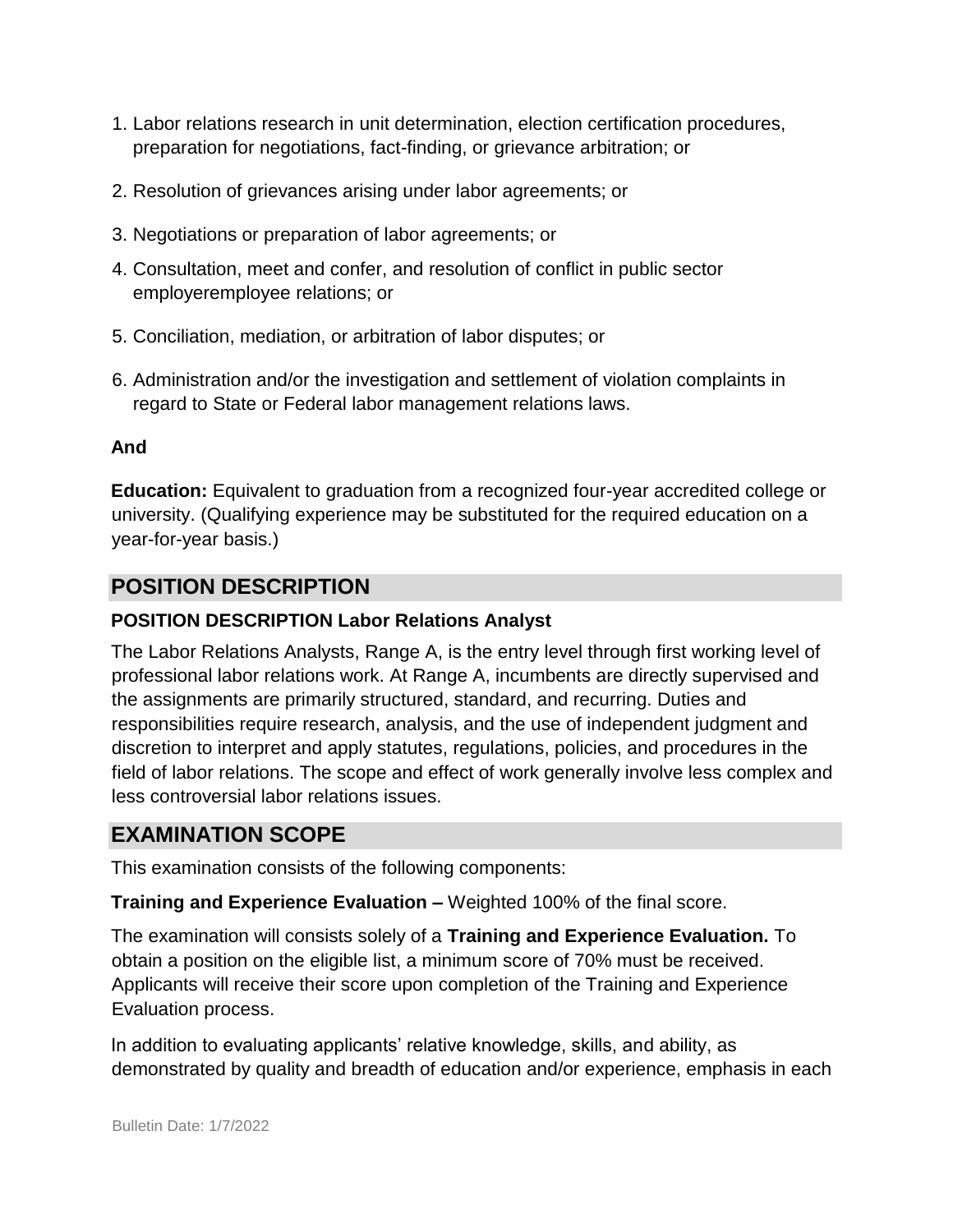exam component will be measuring competitively, relative job demands, each applicant's:

**Knowledge of:** General principles, practices, and trends of labor-management relations, public administration, human resources, or business administration; research and data collection techniques; communication techniques for gathering, evaluating, and transmitting information; and English language such as proper punctuation, grammar, the meaning and spelling of words, pronunciation of words, and rules of composition in order to effectively communicate in writing and verbally to others.

**Ability to:** Read, analyze, and logically interpret and apply appropriate laws, rules, regulations, memoranda of understanding, policies, procedures, and instructions; plan, organize, and conduct research, and investigatory and statistical work; reason logically, analyze situations, and develop and evaluate alternatives and take effective action; accurately secure, evaluate, analyze, and record facts; prepare clear and succinct reports, graphs, correspondence, and statistical reports; comprehend written material; communicate effectively verbally and/or in writing; consult and advise interested parties; use good judgment and make sound decisions in critical situations; establish and maintain cooperative relations and gain confidence with those contacted in the work environment; and handle stressful and/or sensitive situations with tact and labormanagement diplomacy.

## **ELIGIBLE LIST INFORMATION**

A servicewide, open eligible list for the Information **Labor Relations Analyst**  classification will be established for the State of California (all State of California departments, statewide).

The names of successful competitors will be merged onto the eligible list in order of final score regardless of exam date. Eligibility expires **twelve (12) months** after it is established. Applicants must then retake the examination to reestablish eligibility. Veterans' Preference will be granted for this examination. In accordance with Government Codes 18973.1 and 18973.5, whenever any veteran, or widow or widower of a veteran achieves a passing score on an open examination, he or she shall be ranked in the top rank of the resulting eligible list.

Veteran's status is verified by the California Department of Human Resources (CalHR). Information on this program and the [Veterans' Preference Application](https://www.jobs.ca.gov/CalHRPublic/Landing/Jobs/VeteransInformation.aspx) [\(](https://www.jobs.ca.gov/CalHRPublic/Landing/Jobs/VeteransInformation.aspx)Std. form 1093) is available online**.** Additional information on veteran benefits is available at the Department of Veterans Affairs.

Career Credits **will not** be added to the final score for this exam, because it does not meet the requirements to qualify for Career Credits.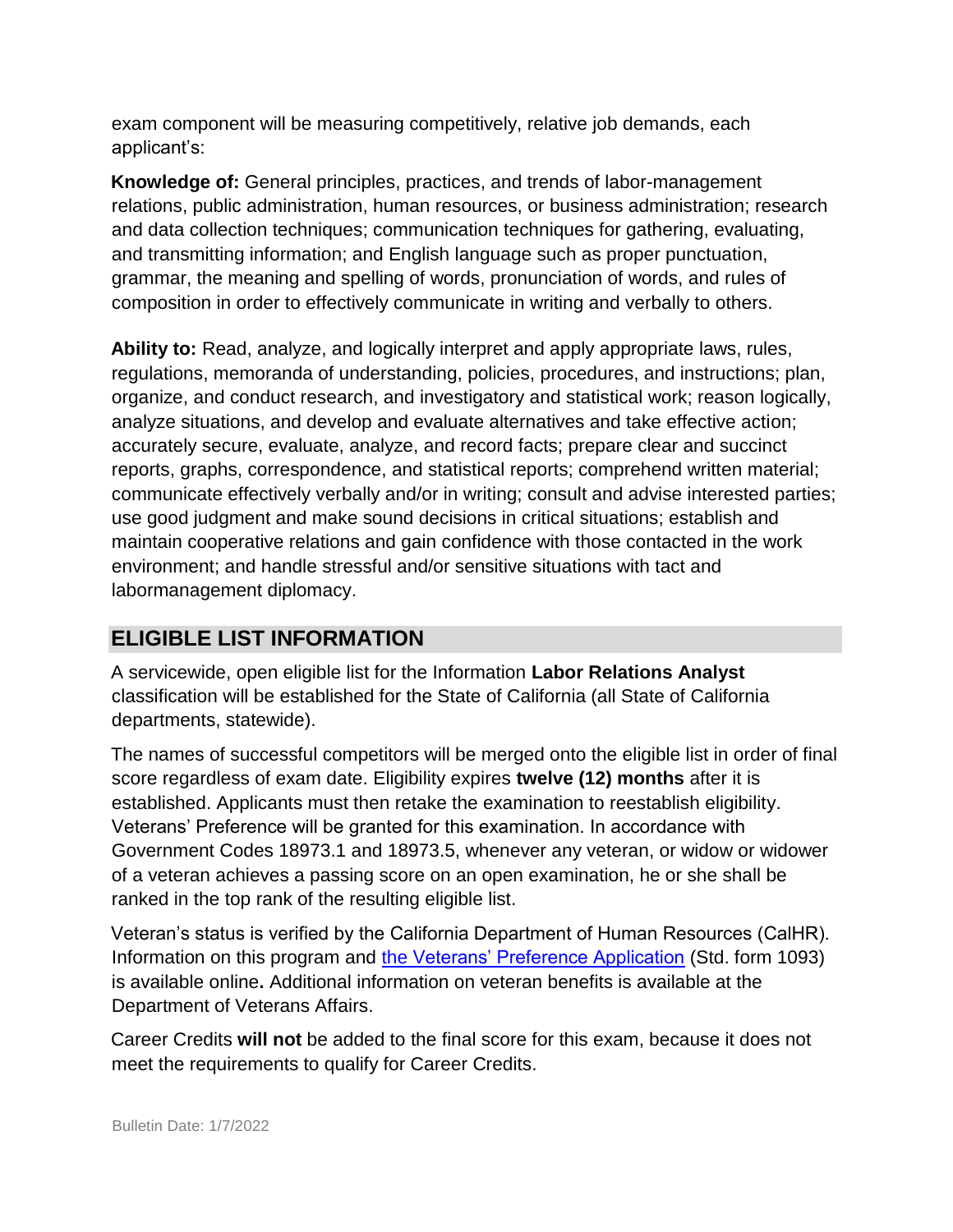# **EXAMINATION INFORMATION**

## **[Preview of the Labor Relations Analyst Training and Experience Evaluation](https://jobs.ca.gov/JOBSGEN/9PB26A.PDF)**

# **PREPARING FOR THE EXAMINATION**

Here is a list of suggested resources to have available prior to taking the exam.

**Employment History:** Employment dates, job titles, organization names and addresses, names of supervisors or persons who can verify your job responsibilities, and phone numbers of persons listed above.

**Education:** School names and addresses, degrees earned, dates attended, courses taken (verifiable on a transcript), persons or office who can verify education, and phone numbers of persons or offices listed above.

**Training:** Class titles, certifications received, names of persons who can verify your training, and phone numbers of persons listed above.

# **TAKING THE EXAMINATION**

**Take [the](https://exams.spb.ca.gov/exams/lra/index.cfm) [Labor Relations Analyst examination](https://exams.spb.ca.gov/exams/lra/index.cfm)**

## **TESTING DEPARTMENTS**

State of California (all State of California departments)

## **CONTACT INFORMATION**

California Department of Human Resources CalCareer Service Center 1810 16<sup>th</sup> Street Sacramento, CA 95814 Phone: (866) 844-8671 Email: CalCareer@CalHR.CA.GOV

California Relay Service: 7-1-1 (TTY and voice)

TTY is a Telecommunications Device for the Deaf, and is reachable only from phones equipped with a TTY Device.

# **EQUAL OPPORTUNITY EMPLOYER**

The State of California is an equal opportunity employer to all, regardless of age, ancestry, color, disability (mental and physical), exercising the right of family care and medical leave, gender, gender expression, gender identity, genetic information, marital status, medical condition, military or veteran status, national origin, political affiliation,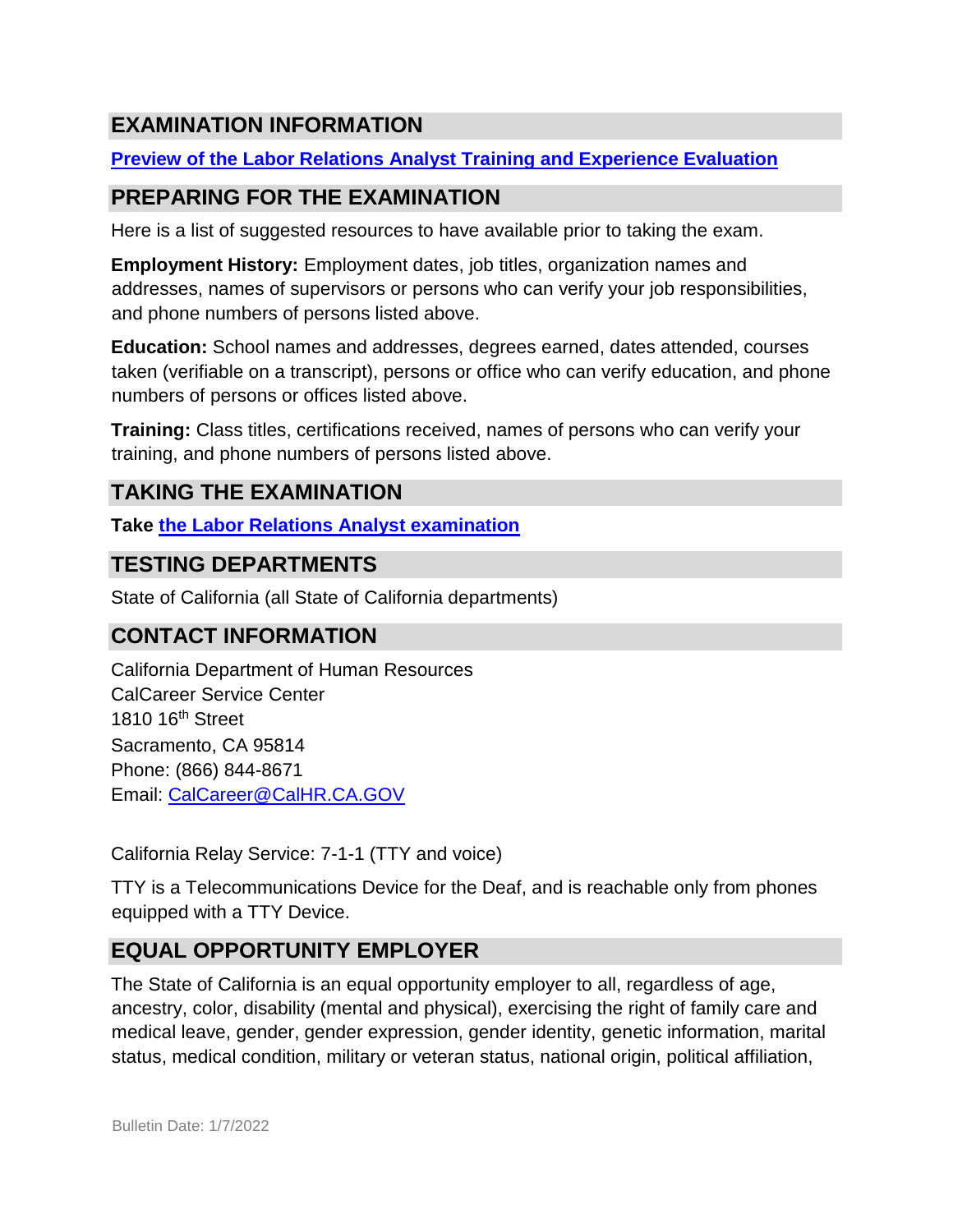race, religious creed, sex (includes pregnancy, childbirth, breastfeeding, and related medical conditions), and sexual orientation.

# **DRUG-FREE STATEMENT**

It is an objective of the State of California to achieve a drug-free State work place. Any applicant for State employment will be expected to behave in accordance with this objective, because the use of illegal drugs is inconsistent with the law of the State, the rules governing civil service, and the special trust placed in public servants.

## **GENERAL INFORMATION**

Examination and/or Employment Application (STD 678) forms are available at the California Department of Human Resources, local offices of the Employment Development Department, and through your **[CalCareer Account.](http://www.jobs.ca.gov/)**

If you meet the requirements stated on this examination bulletin, you may take this examination, which is competitive. Possession of the entrance requirements does not assure a place on the eligible list. Your performance in the examination described in this bulletin will be rated against a predetermined job-related rating, and all applicants who pass will be ranked according to their score.

The California Department of Human Resources (CalHR) reserves the right to revise the examination plan to better meet the needs of the service, if the circumstances under which this examination was planned change. Such revision will be in accordance with civil service laws and rules and all applicants will be notified.

General Qualifications: Applicants must possess essential personal qualifications including integrity, initiative, dependability, good judgement, the ability to work cooperatively with others, and a state of health consistent with the ability to perform the assigned duties of the class. A medical examination may be required. In open examinations, investigation may be made of employment records and personal history and fingerprinting may be required.

Eligible Lists: Eligible lists established by competitive examination, regardless of date, must be used in the following order: 1) sub-divisional promotional, 2) departmental promotional, 3) multi-departmental promotional, 4) servicewide promotional, 5) departmental open, 6) open. When there are two lists of the same kind, the older must be used first. Eligible lists will expire in one to four years unless otherwise stated on the bulletin.

High School Equivalence: Equivalence to completion of the  $12<sup>th</sup>$  grade may be demonstrated in any one of the following ways: 1) passing the General Education Development (GED) Test; 2) completion of 12 semester units of college-level work; 3) certification form the State Department of Education, a local school board, or high